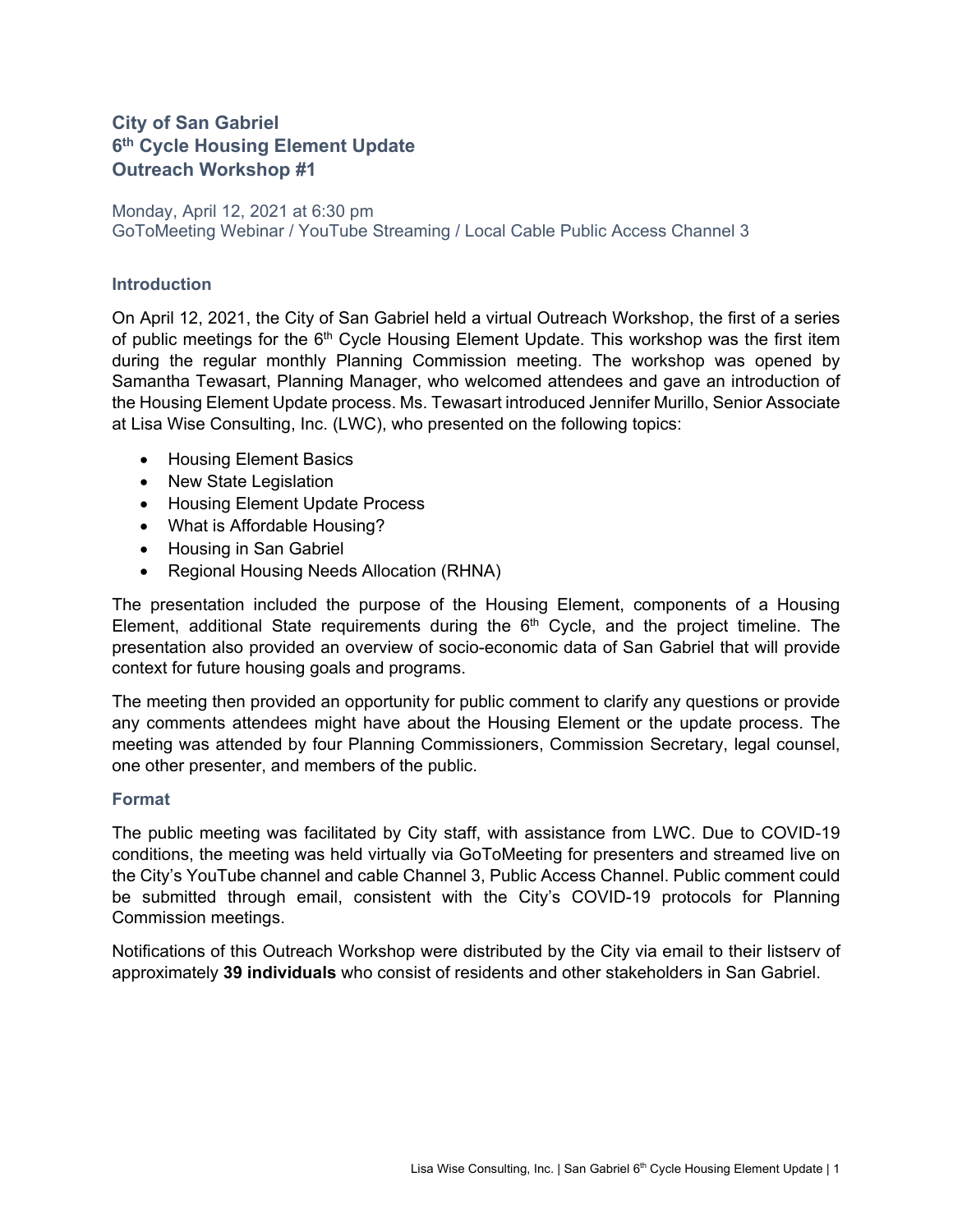The meeting was recorded and posted on the City's YouTube channel and the City's Housing Element Update webpage [\(https://www.sangabrielcity.com/1525/Housing-Element-Update-2021-](https://www.sangabrielcity.com/1525/Housing-Element-Update-2021-2029) [2029\)](https://www.sangabrielcity.com/1525/Housing-Element-Update-2021-2029) so it may be viewed at any time. The City's project contact information was included in the presentation to facilitate additional comments or questions being provided at any time via phone or email.

## **Summary of Comments**

The following is a summary of questions and comments received from Planning Commissioners during the Outreach Workshop. There were no additional public comments.

- Affordable housing is critical, especially for members of the community who work in San Gabriel. There is enthusiasm for a plan to accommodate greater affordable housing in the city.
- Commissioners discussed the importance of meeting the City's housing goals while maintaining San Gabriel's neighborhood characteristics and existing quality of life.
- One Commissioner expressed interest in understanding the projected population of the City given build out estimates under existing zoning and household size. These projections can inform the greater discussion regarding housing demand, while considering the needs of property owners and local businesses.
- One Commissioner commented that there is no land in the city that hasn't been developed at some time.

Comments provide will be incorporated in the updated Housing Element and support the development of policies and programs for the City.

#### **Screenshots**

Screenshots from the Outreach Workshop are included below: